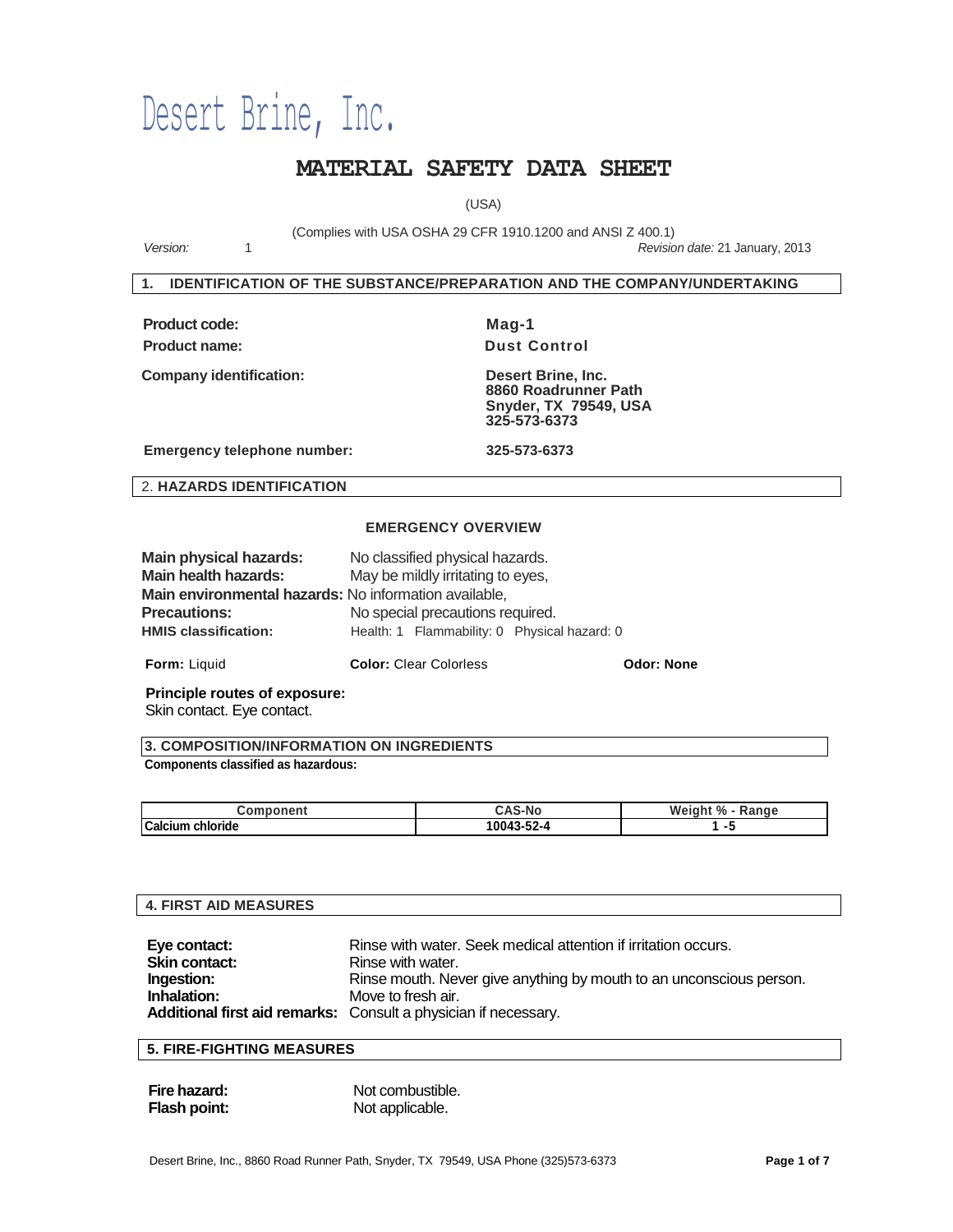

| Autoignition temperature:<br>Flammability limits in air: | Not applicable.                  |
|----------------------------------------------------------|----------------------------------|
| Lower:<br>Upper:                                         | Not applicable<br>Not applicable |
| <b>Oxidizing properties:</b>                             | None.                            |

#### **Suitable extinguishing media:**

Use extinguishing media appropriate for surrounding material

**Extinguishing media which must not be used for safety reasons:** None known

**Special exposure hazards arising from the substance or preparation itself, its combustion products, or released gases:**

None known.

#### **Special protective equipment for firefighters:**

Use extinguishing measures that are appropriate to local circumstances and the surrounding environment.

**NFPA rating:** 

| Health:              |             |
|----------------------|-------------|
| 1                    |             |
| <b>Flammability:</b> | 0           |
| Instability:         | 0           |
| Special:             | <b>None</b> |

# **6. ACCIDENTAL RELEASE MEASURES**

| Main physical hazards:       | No classified physical hazards.                                                  |
|------------------------------|----------------------------------------------------------------------------------|
| <b>Personal precautions:</b> | No special precautions required.                                                 |
| Methods for cleaning up:     | Dam up. Put into suitable containers for disposal.                               |
|                              | <b>Environmental precautions:</b> No special environmental precautions required. |

# 7. **HANDLING AND STORAGE**

#### **Handling:**

| <b>Precautions:</b>                                      | No special precautions required.                                              |
|----------------------------------------------------------|-------------------------------------------------------------------------------|
| Safe handling advice:                                    | No special precautions required                                               |
| <b>Technical measures/</b><br>storage conditions:        | No special storage conditions required.                                       |
| <b>Packaging requirements:</b><br>Incompatible products: | High density polyethylene (HDPE) drum or can.<br>None reasonably foreseeable. |

#### **8. EXPOSURE CONTROLS / PERSONAL PROTECTION**

| <b>Engineering measures</b>    | No special technical protective measures required.              |
|--------------------------------|-----------------------------------------------------------------|
| to reduce exposure:            |                                                                 |
| <b>Hygiene measures:</b>       | Avoid contact with eyes.                                        |
| <b>Respiratory protection:</b> | None normally needed                                            |
| Eye protection:                | It is good practice to wear goggles when handling any chemical. |
| Hand protection:               | Impervious gloves.                                              |
| Skin and body protection:      | No special precautions required.                                |
|                                | <b>Occupational Exposure Limits</b>                             |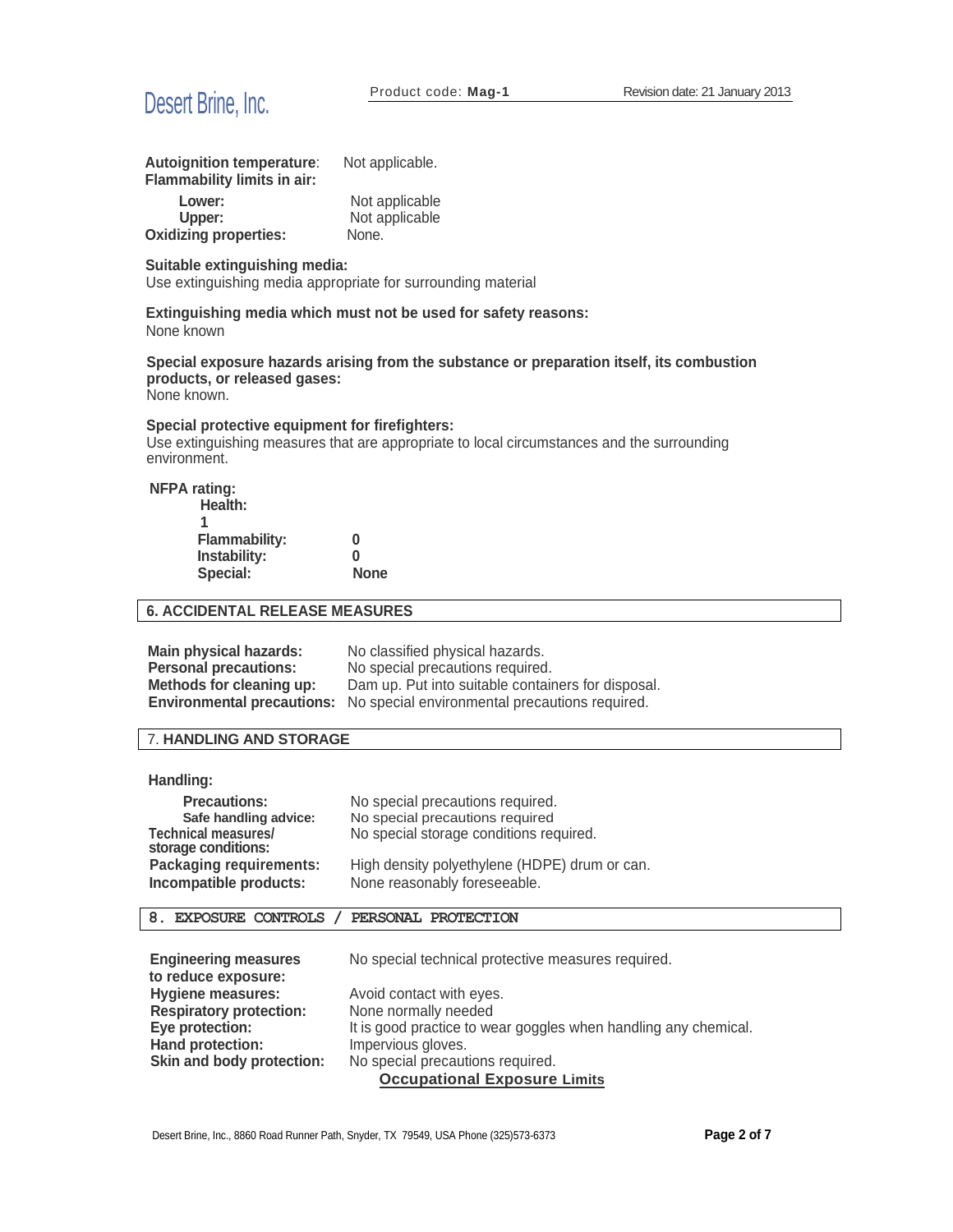

ACGIH – TLVs // OSHA - PEL

**Nuisance dust:**

ACGIH: inhalable paniculate TLV-TWA=10 mg/m<sup>3</sup>; respirable particulate TLV-TWA= 3 mg/m<sup>3</sup>

#### **9. PHYSICAL AND CHEMICAL PROPERTIES**

| Aqueous solution of inorganic salts.              |
|---------------------------------------------------|
| Not combustible.                                  |
| Liquid                                            |
| <b>Clear Colorless</b>                            |
| <b>None</b>                                       |
| Not applicable.                                   |
| 6.0                                               |
| ~110°C / 230 °F                                   |
| Not applicable.                                   |
|                                                   |
| Not applicable                                    |
| Not applicable                                    |
| Not applicable.                                   |
| No data available.                                |
| <b>Decomposition temperature: Not applicable.</b> |
|                                                   |
| Soluble.                                          |
| Insoluble.                                        |
| Not applicable.                                   |
|                                                   |
| 1.25 ( $@25°C$ )                                  |
| > 9 hPa (@ 25°C)                                  |
| No data available.                                |
| No data available.                                |
| No data available.                                |
| > 50                                              |
|                                                   |

#### **10. STABILITY AND REACTIVITY**

**Stability:** Stable.

# **Conditions to avoid:**

None reasonably foreseeable.

**Incompatibility with other substances:** No information available.

**Hazardous decomposition products:** Chlorine, chlorine oxides, hydrogen chloride.

#### **Hazardous polymerization:**

Hazardous polymerization does not occur.

#### **11. TOXICOLOGICAL INFORMATION**

#### **PRODUCT TOXICOLOGICAL INFORMATION**

Information given is based on data on the components and the toxicology of similar products.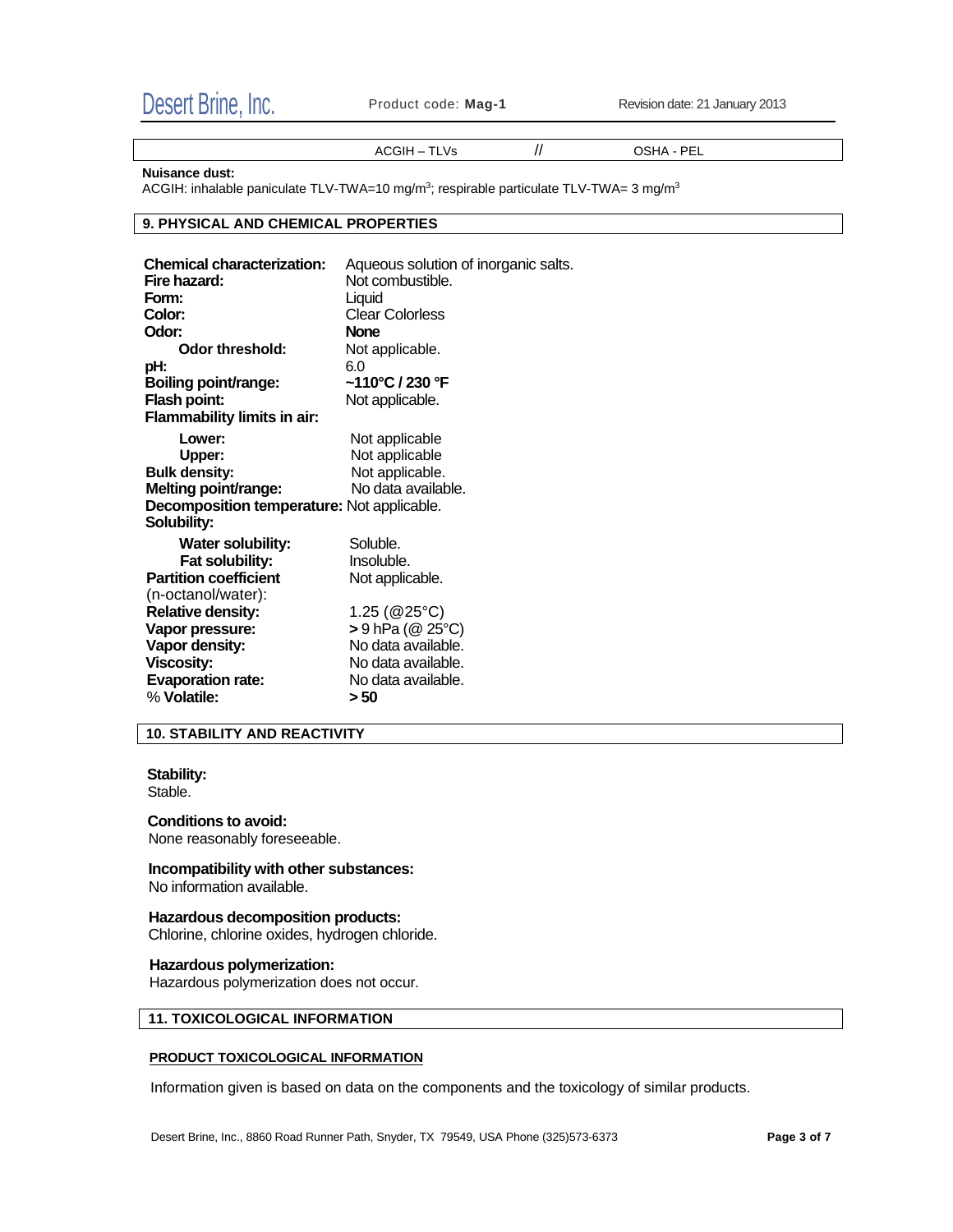#### **Acute Health Hazard**

| Eye contact: Skin            | May be mildly irritating.                                                                                                   |
|------------------------------|-----------------------------------------------------------------------------------------------------------------------------|
| contact:                     | No effect expected.                                                                                                         |
| Ingestion:                   | Swallowing large amounts may be harmful. Accidental ingestion of small<br>amounts is not expected to cause adverse effects. |
| Inhalation:                  | This is an unlikely route of exposure. Not hazardous by inhalation if the<br>product does not dry out. (Respirable dust).   |
| <b>Sensitization - lung:</b> | Not known to cause allergic reaction.                                                                                       |
| <b>Sensitization - skin:</b> | Not known to cause allergic reaction.                                                                                       |
| <b>Chronic Health Hazard</b> |                                                                                                                             |

| <b>Carcinogenic effects:</b>  | None known.               |
|-------------------------------|---------------------------|
| <b>Mutagenic effects:</b>     | None known.               |
| <b>Teratogenic effects:</b>   | None known.               |
| <b>Reproductive toxicity:</b> | None known.               |
| Target organ effects:         | No information available. |

#### **COMPONENT TOXICOLOGICAL INFORMATION**

| Component        | Target Organ Effects | LD50 / LC50                       |
|------------------|----------------------|-----------------------------------|
| Calcium chloride |                      | $= 1000$ mg/kg (Oral LD50; Rat) = |
|                  |                      | 2630 mg/kg (Dermal LD50; Rat)     |

# **12. ECOLOGICAL INFORMATION**

#### **PRODUCT INFORMATION**

#### **Main environmental hazards:**

No information available.

#### **COMPONENT INFORMATION**

Calcium chloride

**Bioaccumulation:** Not applicable **Persistence / degradability:** Not applicable. **Freshwater Fish Species Data** = 10650 mg/L (LC50; Lepomis macrochirus)<br>Water Flea Data = 52 mg/L (EC50; Daphnia magna) = 52 mg/L (EC50; Daphnia magna)

# **13. DISPOSAL CONSIDERATIONS**

#### **Waste from residues / unused products:** Dispose of in accordance with local regulations.

#### **Contaminated packaging:**

Dispose of in accordance with local regulations.

# **EPA RCRA Hazardous Waste Code:**

None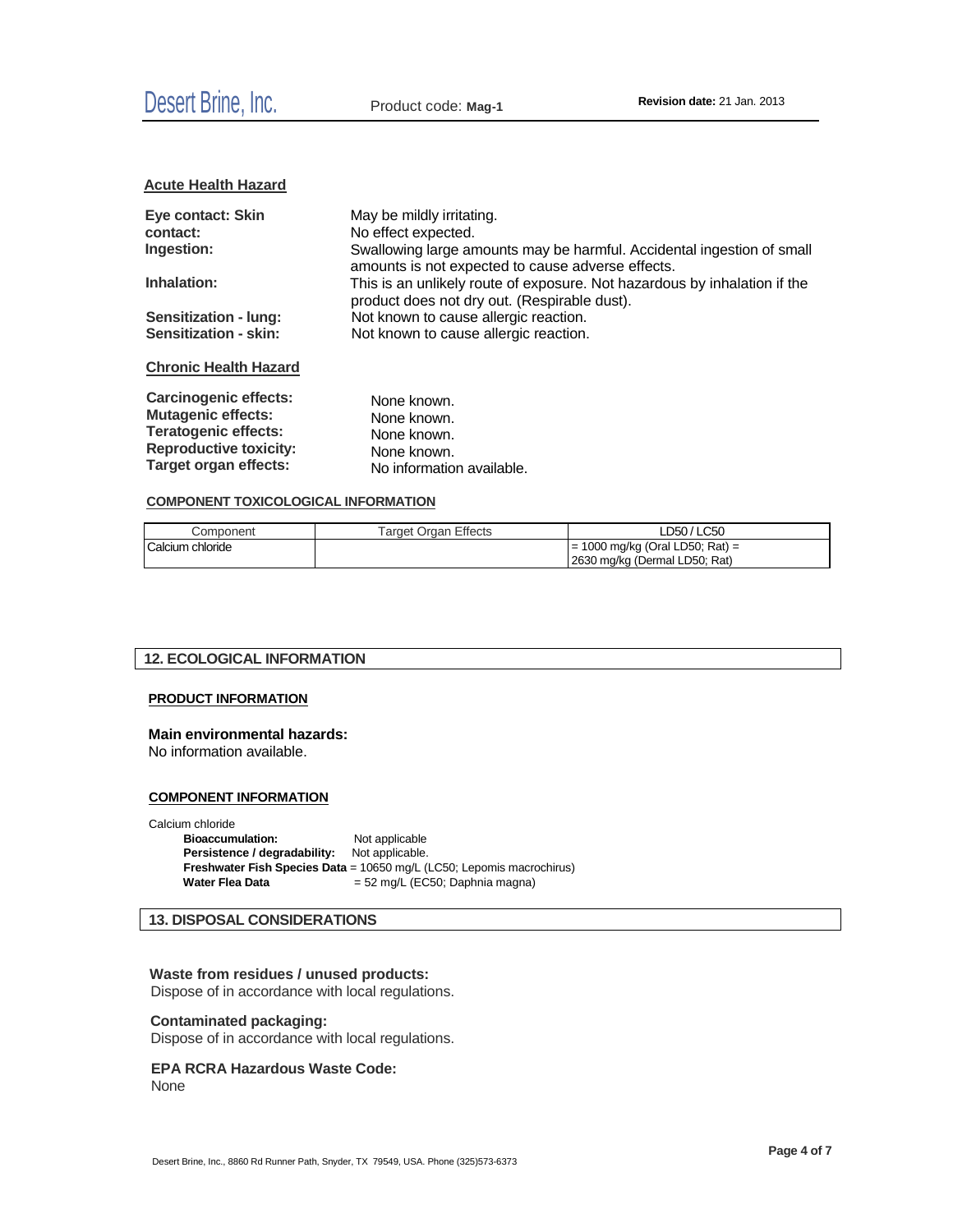# Desert Brine, Inc. **Product code: Mag-1 Revision date: 21 Jan. <sup>2013</sup>**

|      | <b>14. TRANSPORT INFORMATION</b>   |                                 |  |
|------|------------------------------------|---------------------------------|--|
| DOT: |                                    |                                 |  |
|      | <b>CERCLA RQ:</b>                  | None                            |  |
|      | <b>Hazard class:</b>               | Not regulated.                  |  |
|      | Proper shipping name:<br>Label(s): | Not regulated<br>None required. |  |
|      |                                    |                                 |  |
|      |                                    |                                 |  |
|      |                                    |                                 |  |
|      | <b>IMDG/IMO</b>                    |                                 |  |
|      | Shipping name:                     | Not regulated.                  |  |
|      | <b>UN number:</b>                  | None                            |  |
|      |                                    |                                 |  |
|      | <b>ICAO/IATA</b><br>Shipping name: | Not regulated.                  |  |
|      | <b>UN</b> number:                  |                                 |  |
|      |                                    | None                            |  |
|      | TDG (Canada):                      |                                 |  |
|      | Shipping name:<br>PIN:             | Not regulated.<br>None          |  |
|      |                                    |                                 |  |

*Note 1:*

*For the applicable placard selection refer to the appropriate transport regulations; the selection may vary depending on the cargo size and categories of other hazardous materials in the cargo.*

# 15. **REGULATORY INFORMATION**

#### **International Chemical Inventories**

**Inventory - United States TSCA** - This product complies with TSCA requirements.

| <b>Canada DSL Inventory List -</b>                         | This product complies with DSL requirements.                                    |
|------------------------------------------------------------|---------------------------------------------------------------------------------|
| <b>EC-No</b>                                               | This product complies with EINECS/ELINCS requirements.                          |
| China inventory of existing                                | This product complies with China inventory requirements.                        |
| chemical substances list -<br>Inventory - Japan - Existing | This product does not comply with JPENCS                                        |
| and New Chemicals list -                                   | All the constituents of this material are listed on the Australian Inventory of |
| <b>Australia (AICS):</b>                                   | Chemical Substances (AICS).                                                     |

# **U.S.A. Regulations**

**OSHA Hazard Communication Standard:** (Complies with USA OSHA 29 CFR 1910.1200 and ANSI Z 400.1)

**EPA RCRA Hazardous Waste Code:** None

#### **EPA, Sections 311 and 312 - Material Safety Data Sheet Requirements (40 CFR 370):**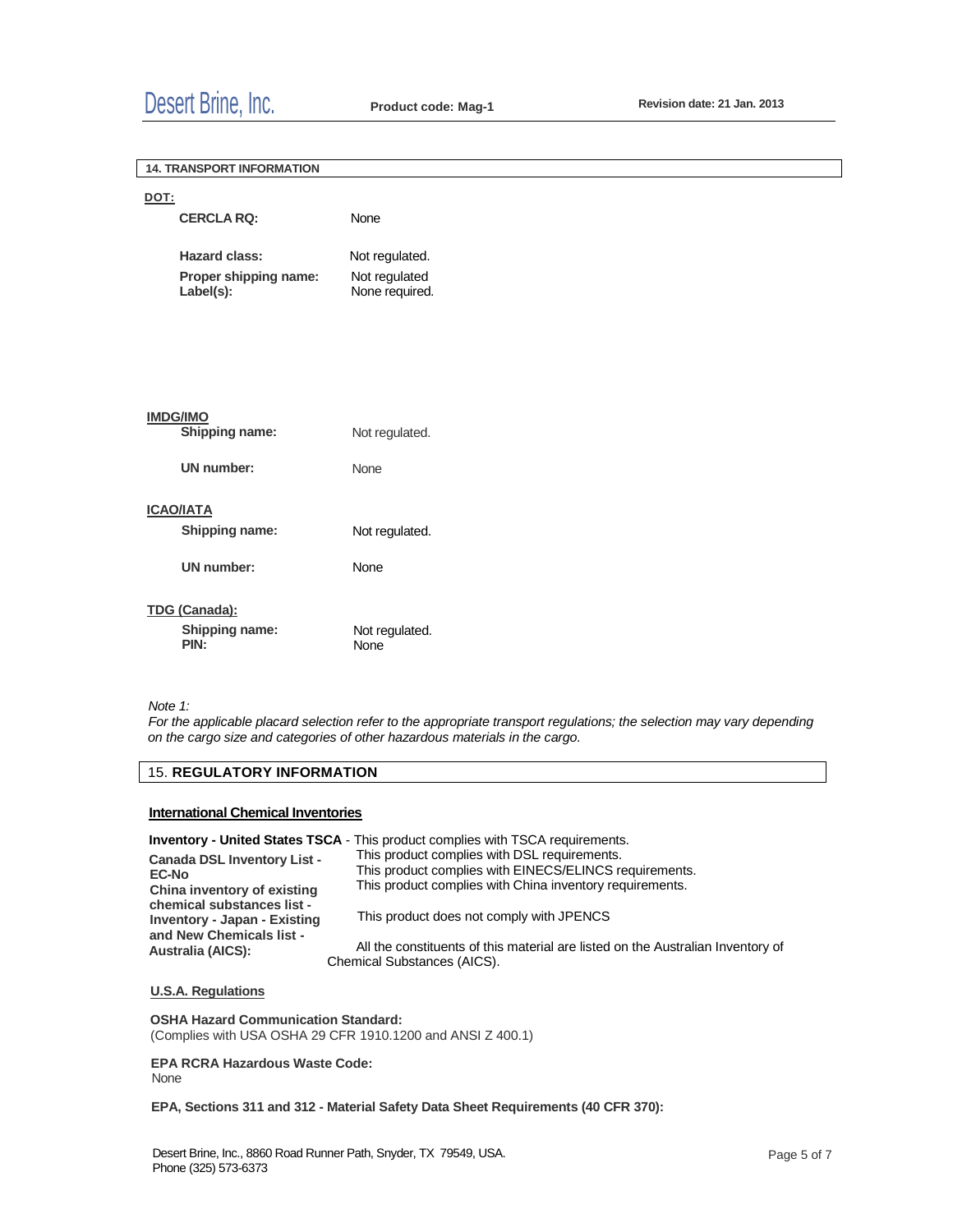| Immediate (Acute) Health Hazard:   | None |
|------------------------------------|------|
| Delayed (Chronic) Health Hazard:   | None |
| Fire Hazard:                       | None |
| Sudden Release or Pressure Hazard: | None |
| <b>Reactive Hazard:</b>            | None |

**EPA, Sections 313 - List of Toxic Chemicals (40 CFR 372):** This product contains the following substance(s), which appear(s) on the List of Toxic Chemicals:

#### **Additional Regulatory Information**

Calcium chloride

**EPA, CERCLA Section 102a/103 Hazardous Substances (40 CFR 302.4):** None **CERCLA/SARA - Hazardous Substances and their RQs:** None **EPA, SARA TITLE III Section 304, Extremely Hazardous Substances (40 CFR 355.40):** None **California Proposition 65:** None

#### **International Hazard Class**

#### **WHMIS Hazard Class:**

Non-controlled product.

#### **16. OTHER INFORMATION**

#### **Current references:**

- 1. Threshold Limit Values for Chemical Substances and Physical Agents and Biological Exposure Indices. *American Conference of Governmental Industrial Hygienists, Cincinnati OH.*
- *2.* IARC Monograms on the Evaluation of the Carcinogenic Risk of Chemicals to Man. *World Health Organization, International Agency for Research on Cancer. Geneva, Switzerland.*
- 3. Annual Report on Carcinogens. National Toxicology Program. U.S. *Department of Heath and Human Services, Public Health Service.*
- 4. NIOSH Registry of Toxic Effects of Chemical Substances (RTECS). *National Institute for Occupational safety and Health. Cincinnati, OH.*
- 5. LOLI Database.

#### **Explanation of terms:**

| <b>EXPRIMEDITION LETTIS:</b> |                                                          |
|------------------------------|----------------------------------------------------------|
| ACGIH:                       | American Conference of Governmental Industrial Hygienist |
| ACGIH-TL:                    | Threshold Limit Value                                    |
| DSL:                         | Domestic Substance List                                  |
| HMIRC:                       | Hazardous Materials Information Review Commission        |
| IARC:                        | International Agency for Research on Cancer              |
| NTP:                         | National Toxicology Program                              |
| NIOSH:                       | National Institute of Occupational Safety & Health       |
| NIOSH-REL:                   | Recommended Exposure Limit                               |
| OSHA:                        | Occupational Safety & Health Administration              |
| OSHA-PEL:                    | Permissible Exposure Limit                               |
| TSCA:                        | Toxic Substance Control Act (Inventory)                  |
|                              |                                                          |

Occupational Exposure Limits indicators: TWA - Time Weighted Average; STEL - Short Term Limit; C - Ceiling Limit; units: [mg/m<sup>3</sup>]

#### ACGIH Notations:

"Skin" refers to the potential significant contribution to the overall exposure by the cutaneous route, including mucous membranes and the eyes, either by contact with vapors or by direct skin contact with the substance. "A" notation indicates carcinogenicity as follows:

ACGIH classification: A1 - Confirmed Human Carcinogen; A2 - Suspected Human Carcinogen; A3 - Confirmed Animal Carcinogen with Unknown Relevance to Humans; A4 - Not Classifiable as a Human Carcinogen; A5 - Not suspected as a Human Carcinogen.

"SEN" refers to the potential for an agent to product sensitization as confirmed by human and animal data.